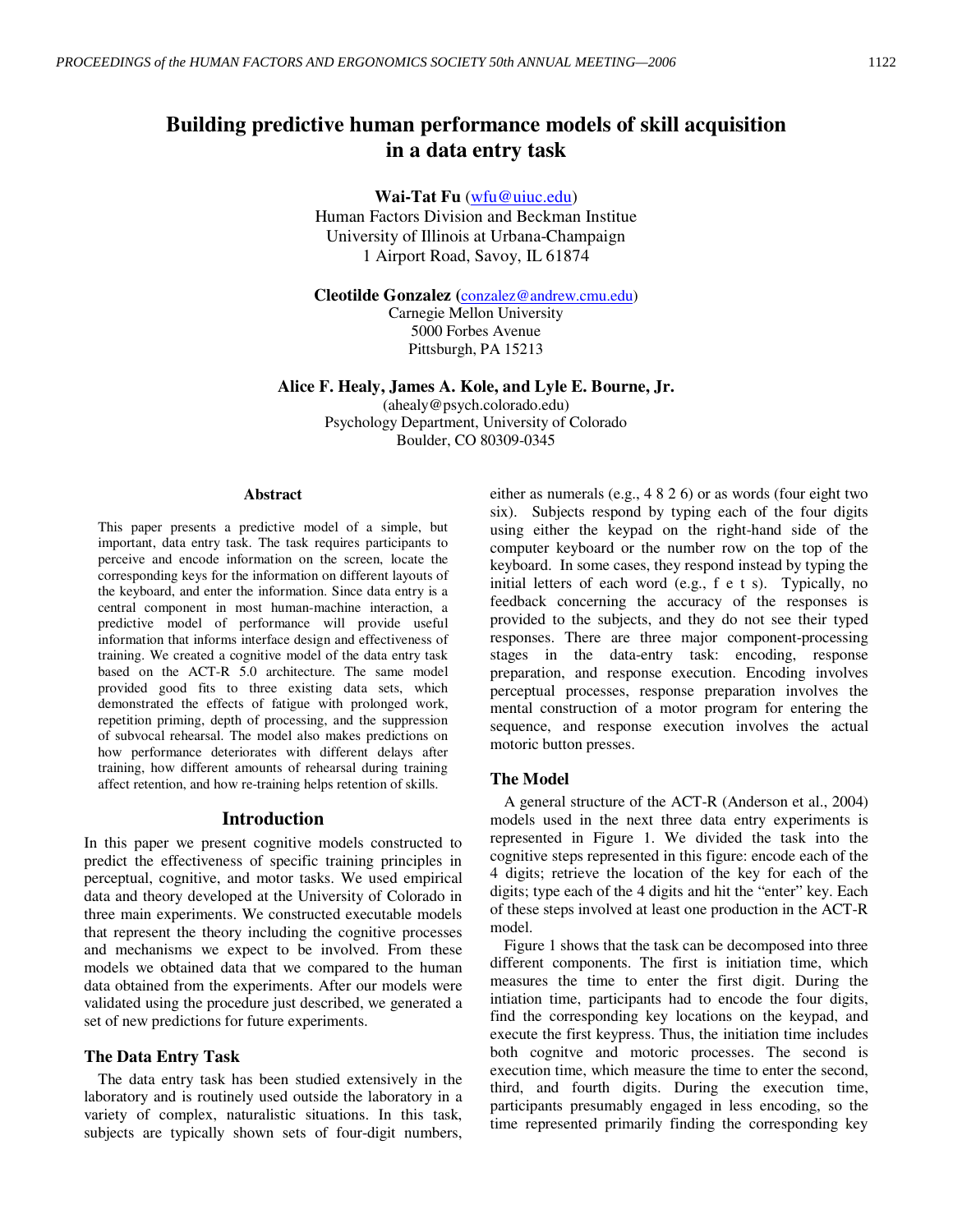locations on the keypad and executing the keypresses. The third is conclusion time, which measures the time to enter the concluding "Enter" keystroke. During the conclusion time, participants had to only find and press the key, which is largely a motoric process. We will show later, since different cognitive and motoric processes are involved in these component measures, this breakdown of response times will provide important information for the underlying cognitive and motoric processes in this task.



Figure 1: Steps in the ACT-R cognitive models of the data entry task

 ACT-R is a computational cognitive architecture used to simulate the cognitive processes involved in human performance of a task. There are multiple representations of ACT-R modules and capabilities (see ACT-R 4.0 representation in Anderson & Lebiere, 1998, and ACT-R 5.0 representation in Anderson et al., 2004). There are two major kinds of knowledge representation in the ACT-R architecture: declarative and procedural knowledge. ACT-R's declarative knowledge involves a representation of basic units of knowledge, or chunks. These represent facts described by slots or attributes. Procedural knowledge in ACT-R consists of production rules represented as condition-actions pairs. We will describe the two major mechanisms in ACT-R that are relevant to the current task.

 The first mechanism concerns the access of declarative knowledge, or chunks. ACT-R keeps track of the usefulness of the knowledge and the use of a chunk is determined by its activation level, as described in the following activation equation:

$$
A_i = B_i + \sum_j W_j S_{ji}
$$

where Bi is the base-level activation of the chunk i, the Wj are the attention weightings of the elements that are part of the current goal, and the Sji are the strengths of association from the elements j to chunk i. The major mechanism relevant to the current task is the base-level activation equation that governs the value of Bi:

$$
B_i = \ln(\sum_{j=1}^n t_j^{-d})
$$

where tj is the time since the jth practice of an item. This equation reflects the findings that access of declarative knowledge increases with each exposure as a power function (producing the power law of practice), otherwise access to knowledge decays exponentially.

 At any point in time, the productions representing procedural knowledge detect the patterns in declarative knowledge that are actively being processed by the system (usually relevant to the current goal). The key idea is that at any point in time multiple production rules might apply, but because of the seriality in production rule execution, only one can be selected, and this is the one with the highest utility. Production rule utilities are like activations for chunks, and play a similar role as activations play in chunk selection.

 The mechanism most relevant to the current task for procedural knowledge is called production compilation, which basically is a combination of composition and proceduralization as described in Anderson's (1983) theory of skill acquisition. Production compilation will try to take each successive pair of productions and build a single production that has the effect of both. After a production New is composed from productions Old1 and Old2, whenever New can apply, Old1 can also apply. The choice between New, Old1, and whatever other productions might apply will be determined by their utilities. However, the new production New has no prior experience, and so, its initial utilities will be determined by Bayesian priors. We describe how the prior  $\theta$  is set for the utility value U. When New is first created,  $\theta$  is set to be 0. Thus, there is no chance that the production will be selected. However, whenever it is recreated, its θ value is incremented according to the delta rule:  $Δθ = a(U - θ)$ , where U is the utility of Old1. Eventually, if the production rule New is repeatedly created, its priori θ will converge on U for the parent Old1. When it is actually superior, it will come to dominate its parent. Although our experience with this production rule learning mechanism is relatively limited, it seems to work well with the reinforcement-learning mechanism for production systems (Fu & Anderson, 2006).

 We will next describe how our model produces performance of the data entry task in three different settings, as described in three different existing data sets. We will then describe how we can use our model to make predictions of performance in other novel situations.

## **Effects of prolonged work**

When people work continuously over time on a task, two opposing processes might affect their performance. As predicted by the law of practice, performance may improve by becoming more accurate, faster, or both. On the other hand, performance may deteriorate as they suffer the effects of fatigue, boredom, and diminished attention over prolonged periods. In addition, it is possible that practice and fatigue may affect various measures of performance (e.g., speed, accuracy, and different components of a complex response) in different ways. The goal of the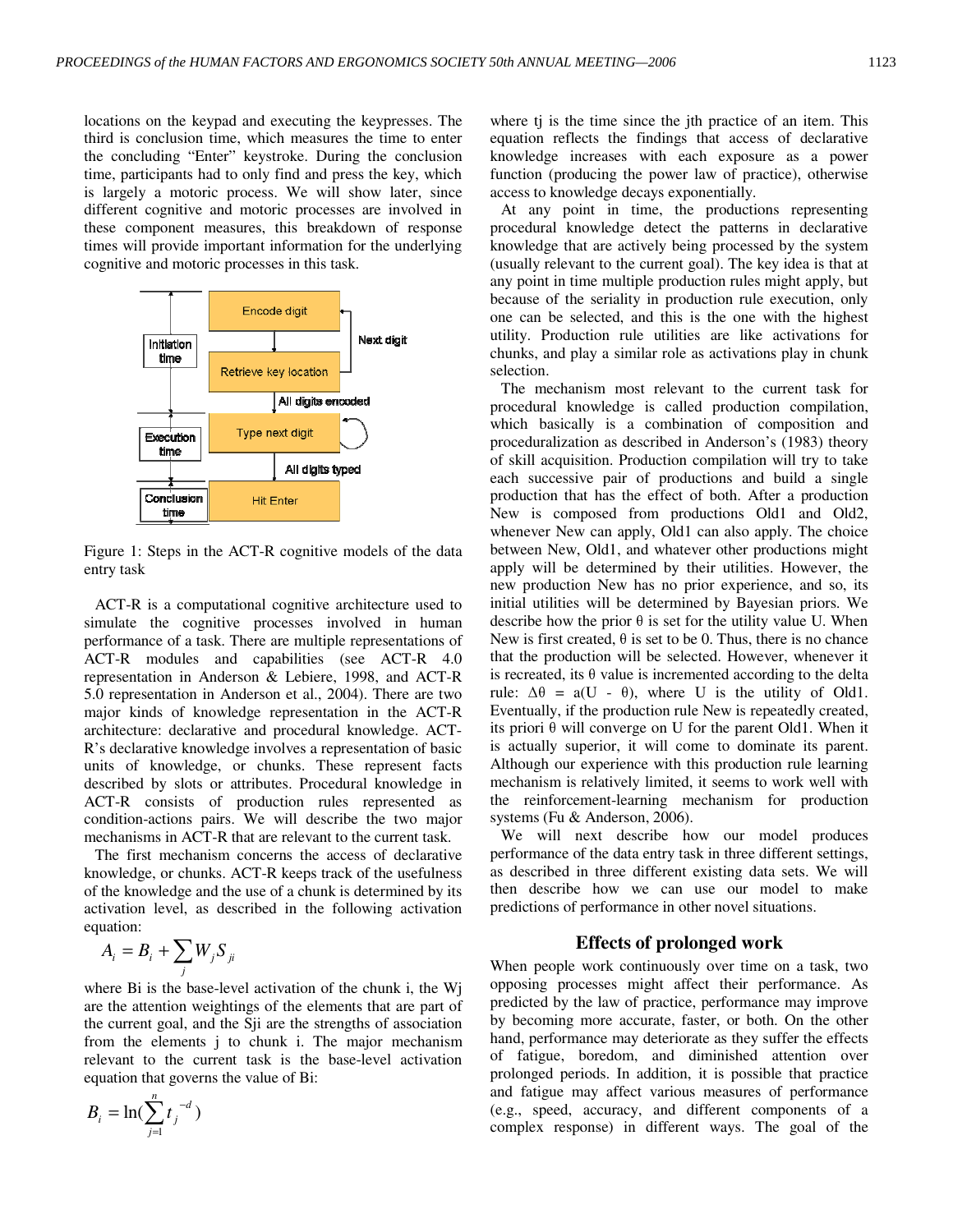experiments by Healy, Kole, Buck-Gengler, and Bourne (2004) was to encourage fatigue in a data entry task and to examine its effects on accuracy and on response time over a long practice period. As shown in Figure 2, Healy et al. (2004) found that prolonged work produced both learning and fatigue-like effects, depending on which measure, speed or accuracy, was used. With prolonged work, error rate increased (i.e., proportion correct decreased). This result suggested deterioration in performance as a result of fatigue.

When an analysis was done for four different types of errors: missed trial, missed digit, extra digit, and wrong digit, it was found the trials with wrong or extra digits were more common than those involving missing digits or missed trials. These errors involving wrong or extra digits increased dramatically across the session.



2. The observed (Obs) and predicted (Pred) total response time (A) and error proportion (B) in Experiment 1 of Healy et al. (2004).

As shown in Figure 2, total response time decreased over time. This decrease contrasts with the increase in error rate and points to a speed-accuracy tradeoff. The model provided good fits to the data. We obtained a fit of  $R^2 = .96$ , RMSE= 0.23, and  $R^2 = .91$ , RMSE=0.14 for the RT and accuracy respectively. The model produced these results as follows.

Production compilation, which replaces the encoding and retrieving of the key locations by a "macro" production, results in faster execution. Fatigue corresponds to the increase of activation noise in retrievals, which leads to more errors (i.e., a decrease in the proportion of correct responses).

# **Repetition priming and depth of processing**

Buck-Gengler and Healy (2001) asked subjects to enter the 4-digit numbers displayed as either words or numerals. At test one week later, half of the old numbers from each group were presented in the same format as at training, and the other half were presented in the alternate format. They expected that the abstract concept would contribute to repetition priming. To separate the effect of learning in the motoric component, subjects were trained with one key configuration (keypad or row) and tested with a different one. Buck-Gengler and Healy found that old numbers were typed faster than new numbers (there was repetition priming) independently from the motor component. Also, numbers in word format at training were entered faster (as words or numbers) at test than numbers coded as numerals at training (see Figure 3).

 In our model, because old numbers had a stronger base level activation (see the base-level activation equation), the retrieval was faster, thus creating the difference between old and new numbers. When numbers were presented as words, during the encoding process, the episodic representation of the word-format numbers invoked more phonological rehearsals of the numbers represented by the words. Both the episodic and semantic representations were encoded together with the key locations. During retrieval, both representations acted as sources of activation that speeded up the retrieval of the key locations. On the other hand, when numbers were presented as numerals, semantic concepts were not encoded and thus led to a lower level of activation due to the episodic representation. The difference in source activation created the faster response for numbers presented in word format.



Figure 3. The observed (Obs) and predicted (Pred) response time in different conditions.  $N-W =$  Numeral at training, Word at testing;  $N-N =$  Numeral at training and testing, etc.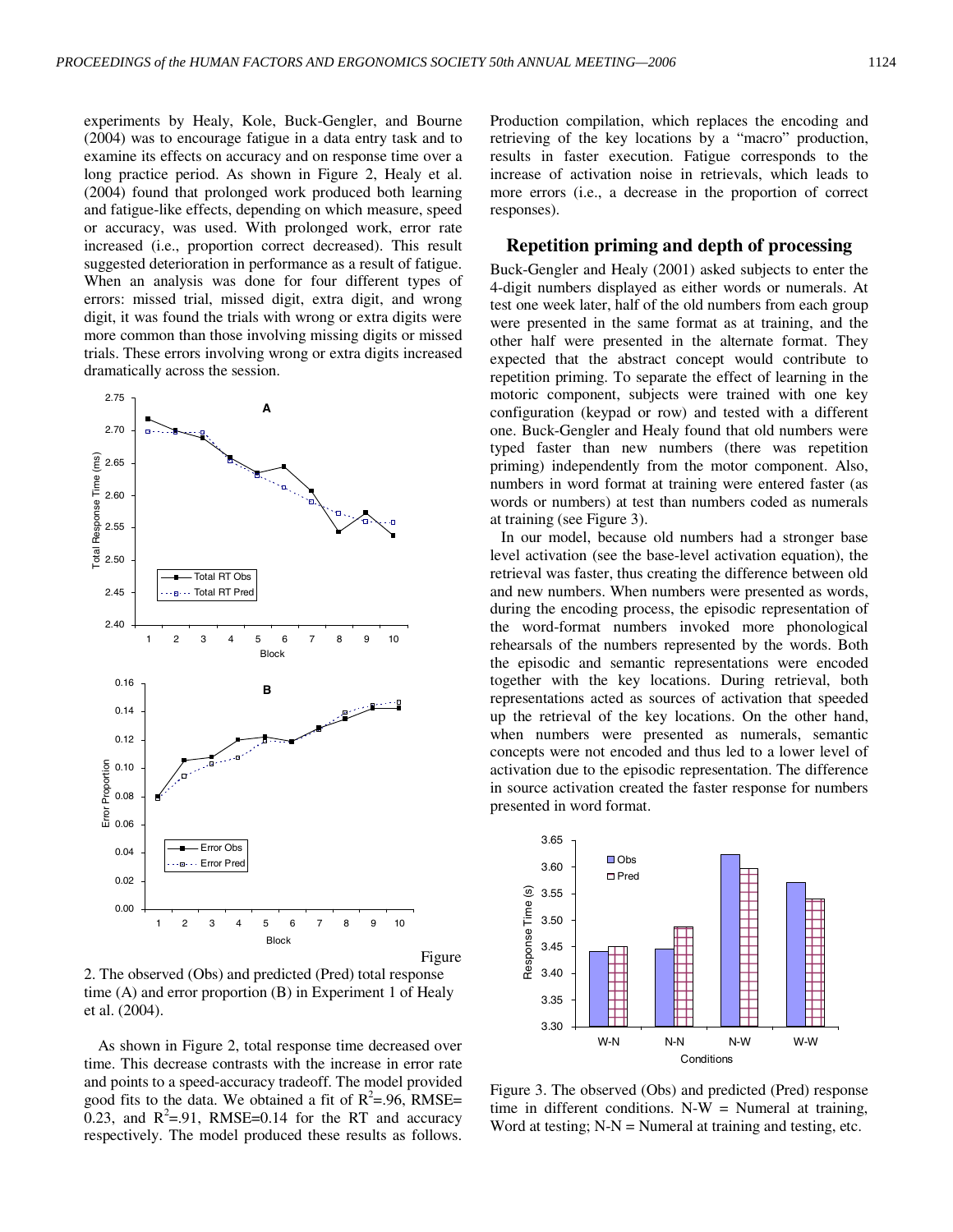Figure 3 shows the reaction times for different conditions of Buck-Gengler's experiment. The model fits the data well

## **Suppression of subvocal rehearsal**

 $(R<sup>2</sup>=.92, RMSE=0.89).$ 

An explanation for the results from the second data set that was not answered by Buck-Gengler and Healy (2001) is that words may be more likely than numerals to elicit phonological processing. That is, it may not be that abstract meaning is retained better for numbers displayed as words than for numbers displayed as numerals. Rather, it is possible that individuals may simply activate the phonological loop of working memory. If this hypothesis is true, articulatory suppression would disrupt this means of coding and thus alter the performance in the task.

In the study by Kole, Healy, and Buck-Gengler (2005) half of the subjects were in an articulatory suppression condition. Subjects in this group were required to repeat the word "the" continuously, starting before the first trial. The subjects in the other group were silent while they entered the digits. The main findings from their experiment were that old numbers were typed faster than new numbers (repetition priming holds), but the advantage of numbers presented as words at training was significant only for the silent group.



Figure 4. The observed (Obs) and predicted (Pred) response time for the different conditions in Kole et al. (2005) during training. AS=articulatory suppression, SIL=silence.

The ACT-R model helped extend the explanation of the results and understand what might be happening at the level of cognitive processing. First, through modeling we found that the long-term repetition priming can be explained by the spreading activation mechanism in ACT-R. The results from the digit and letter conditions in the Buck-Gengler and Healy (2001) study suggest that it is not the amount but the type of processing that leads to the long-term repetition priming effect. We modified the model so that in the articulatory suppression condition, no encoding of the key location together with the numbers was done. During testing, since there was no chunk representing both the key locations and the numbers, there was no spread of activation to the key location and thus the retrieval was slower, compared to the silence condition. The results from the cognitive model and fit to the training data are shown in Figure 4. We obtained a fit of  $R^2$ =0.88, RMSE=1.4.

## **Model Predictions**

We aimed to answer three questions of general interest that had not been answered through empirical data collection in the data entry task. These questions are: 1) How would performance deteriorate with different delays after training?; 2) How would different amounts of immediate rehearsal during training affect the retention of skills?; and 3) How would re-training help retention of skills?

The delay was manipulated as the number of days between the end of training and the beginning of the testing phase. In the original experiments there was a delay of 7 days. Figure 5 shows the predictions of the depth of processing and repetition priming effects when the duration between training and test varies from 1 to 16 days. The RT difference is the difference between the numeral and word RT for the depth of processing effect and the difference between the new number and the old number RT for the repetition priming effect. These predictions indicate that the benefit of training in words disappears with a longer delay between training and testing. Also, the repetition priming effect decays exponentially after a long delay.



Figure 5. The predictions of the differences in response time for the depth of processing and repetition priming effects

We are also interested in predicting how the depth of processing and repetition priming effects will change across time with different initial amounts of training. We therefore manipulated the number of rehearsals of a word from 1 to 3 times. Figure 6 presents these predictions. Compared to the predictions in Figure 5, we see that more initial training leads to higher retention of skills, but the effect decays